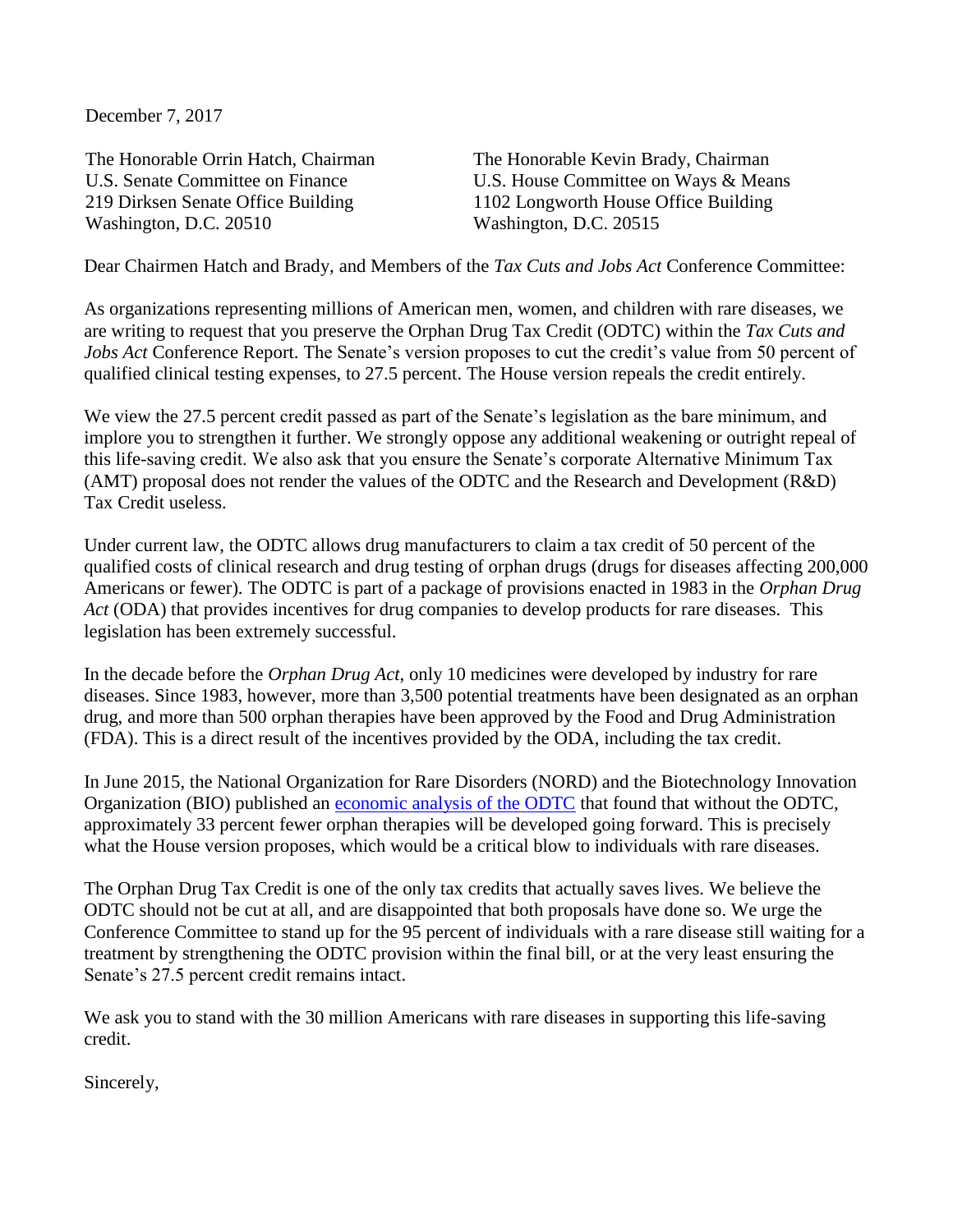A Twist of Fate-ATS Acromegaly Community Inc. Adenoid Cystic Carcinoma Research Foundation ADNP Kids Research Foundation Adrenal Insufficiency United Adult Polyglucosan Body Disease Research Foundation Advocacy & Awareness for Immune Disorders Association (AAIDA) Alpha-1 Foundation Alport Syndrome Foundation ALS Association American Autoimmmune Related Diseases Association American Cancer Society Cancer Action Network American Lung Association American Partnership for Eosinophilic Disorders American Porphyria Foundation Amyloidosis Foundation Amyloidosis Research Consortium Amyloidosis Support Groups Angelman Biomarkers and Outcome Measures Alliance Angelman Syndrome Foundation Angioma Alliance APS Foundation of America, Inc. The Association for Frontotemporal Degeneration The Atypical HUS Foundation Autism Speaks Autoinflammatory Alliance Batten Disease Support and Research Association Bridge the Gap - SYNGAP Education and Research Foundation CdLS Foundation Children's Tumor Foundation Chloe's Fight Rare Disease Foundation CJD Aware! Congenital Adrenal hyperplasia Research, Education & Support Foundation (CARES Foundation) Congenital Hyperinsulinism International Consortium of MS Centers Cooley's Anemia Foundation, Inc. Crohn's & Colitis Foundation Cure HHT Cure Sanfilippo Foundation Cure SMA CurePSP Cutaneous Lymphoma Foundation Dandy-Walker Alliance, Inc. Deadliest Cancers Coalition The Desmoid Tumor Research Foundation Digestive Disease National Coalition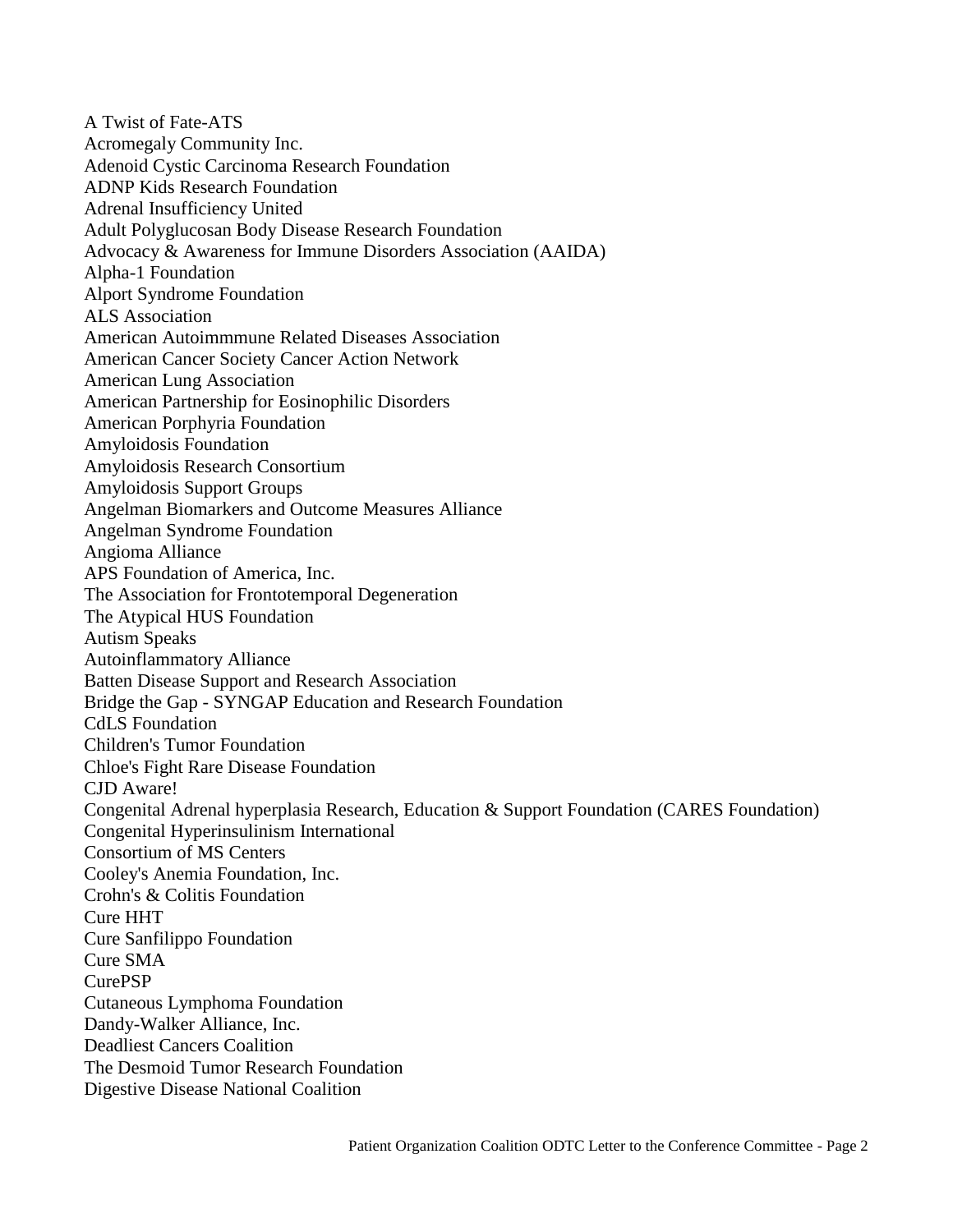Dravet Syndrome Foundation Dyskeratosis Congenita Outreach, Inc. Dystonia Advocacy Network Dystonia Medical Research Foundation Epilepsy Foundation The Erythromelalgia Association EveryLife Foundation Fabry Support & Information Group Fibromuscular Dysplasia Society of America Fibrous Dysplasia Foundation FOD Family Support Group Foundation Fighting Blindness Foundation for Prader-Willi Research FRAXA Research Foundation (Fragile X syndrome) Friedreich's Ataxia Research Alliance (FARA) Friends of Cancer Research GBS|CIDP Foundation International Glut1 Deficiency Foundation The Guthy-Jackson Charitable Foundation Hannah's Hope Fund HCU Network America Hemophilia Foundation of America Hermansky-Pudlak Syndrome Network Inc. HSAN1E Society Huntington's Disease Society of America Hydrocephalus Association The Hyper IgM Foundation Immune Deficiency Foundation (IDF) Indian Organization for Rare Diseases International FOP Association International Foundation for CDKL5 Research International Foundation for Functional Gastrointestinal Disorders International FOXG1 Foundation International Myeloma Foundation International Pemphigus & Pemphigoid Foundation International Waldenstrom's Macroglobulinemia Foundation (IWMF) Intracranial Hypertension Research Foundation Jack McGovern Coats' Disease Foundation The Jansen's Foundation KIF1A.ORG, Inc. LAL D Aware Li-Fraumeni Syndrome Association The Life Raft Group Little Miss Hannah Foundation Lung Cancer Alliance Lupus Foundation of America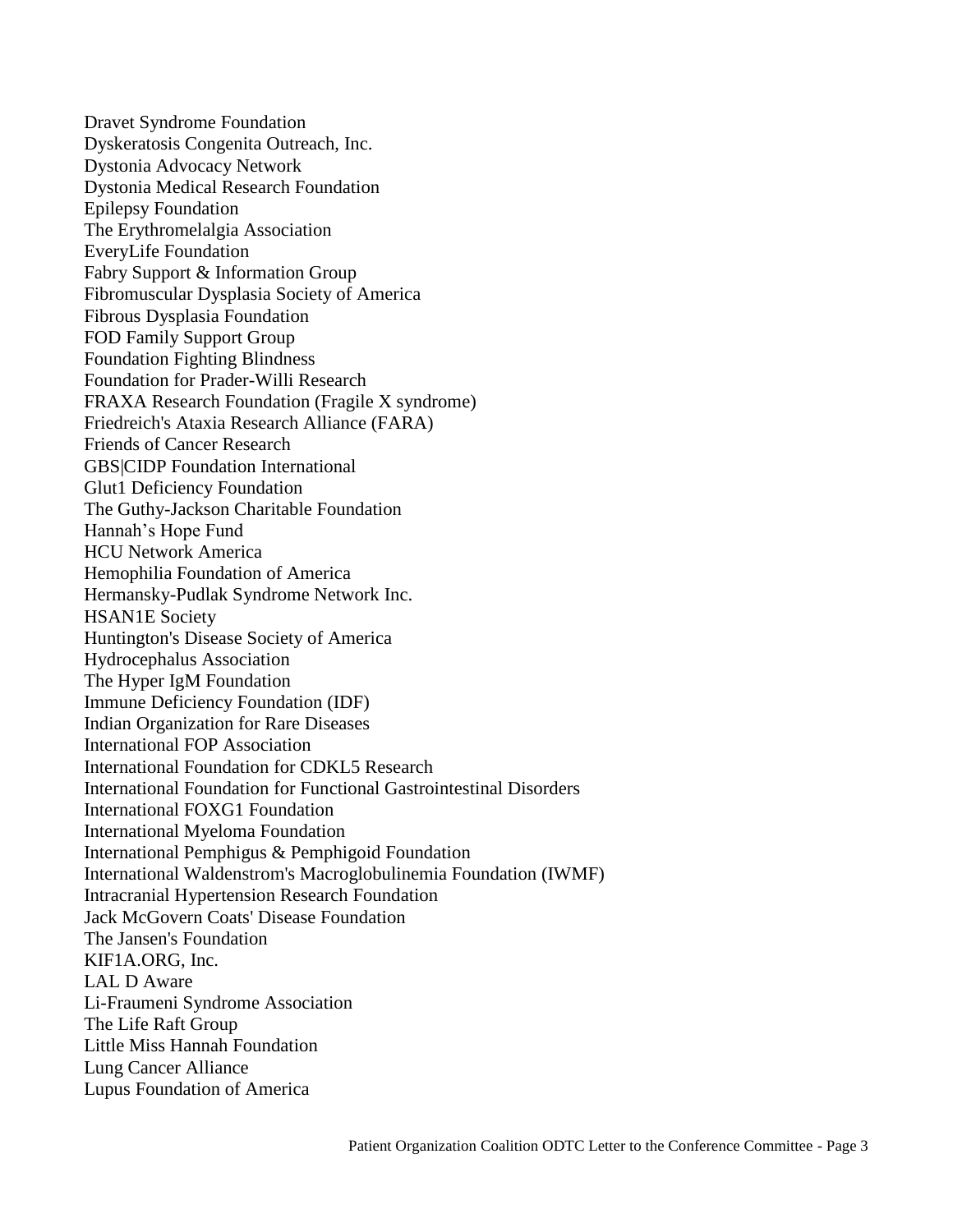Lymphangiomatosis & Gorham's Disease Alliance M-CM Network The Marfan Foundation The Michael J. Fox Foundation Mila's Miracle Foundation MitoAction MLD Foundation Moebius Syndrome Foundation The Morgan Leary Vaughan Fund, Inc. (Morgan's Fund) Mucolipidosis Type IV Foundation Muscular Dystrophy Association Myasthenia Gravis Foundation of America The Myelin Project Myocarditis Foundation The Myositis Association Myotonic Dystrophy Foundation National Alopecia Areata Foundation National Brain Tumor Society National Health Council National Hemophilia Foundation National MPS Society National Niemann-Pick Disease Foundation, Inc. National Organization for Albinism and Hypopigmentation National Organization for Rare Disorders (NORD) National PKU Alliance National PKU News National Spasmodic Dysphonia Association National Tay-Sachs & Allied Diseases Association NBIA Disorders Association NephCure Kidney International Neurofibromatosis Network NGLY1.org The Oral Cancer Foundation Organic Acidemia Association Parent Project Muscular Dystrophy (PPMD) PCD Foundation PCDH19 Alliance Phelan-McDermid Syndrome Foundation Pheo Para Alliance Pitt Hopkins Research Foundation PKD Foundation Post-Polio Health International, including International Ventilator Users Network PRISMS, Inc (Parents and Researchers Interested in Smith-Magenis Syndrome) PSC Partners Seeking a Cure PTEN Hamartoma Tumor Syndrome Foundation PTEN World